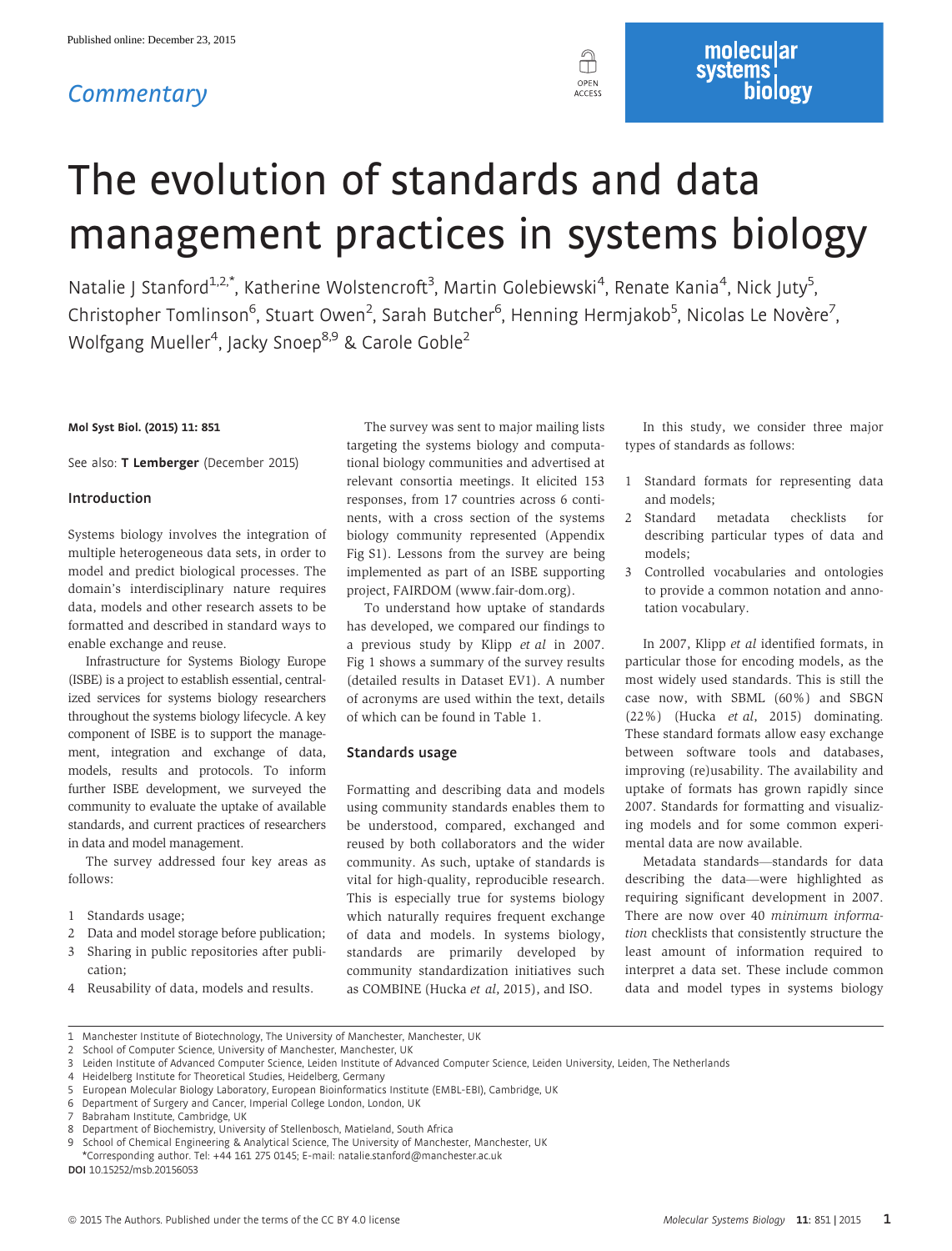

(see Appendix). MIRIAM (Le Novère et al, 2005), MIAME (Brazma et al, 2001) and MIASE (Waltemath et al, 2011) are the most used by respondents. Ontologies are often used as annotation vocabularies within metadata descriptions. Ontologies for annotating gene functions (GO—47% Ashburner et al, 2000), small molecules (ChEBI—21% Hastings et al, 2013) and model simulations (KISAO—16% Courtot et al, 2011) are the

most popular in the community, with grow-

ing acceptance since 2007. Whilst the availability of standards and their growing uptake is encouraging, there is still a dearth of standards for many data types. A priority must be to increase standard availability for common data types not covered. One of the major bottlenecks for uptake is most likely the lack of tools that implement support for standards. If standards compliant results were supported by information management software, it would become part of the research process and thereby reduce the time, knowledge and skills required to achieve compliance, facilitating quicker and more widespread adoption.

# Storage of research assets

Systems biology researchers need to exchange experimental data, computer code and models between collaborators within their institute and with distributed, external partners. Despite this exchange being a key activity, the majority of researchers still only store their work on their local hard disc (71%), or shared file systems within their institute (58%). This can make versioning or snapshotting research assets difficult and raises barriers for sharing with collaborators, or, for example, when key personnel leave a team. Content management systems and bespoke systems biology platforms are more amenable to organizing, versioning and sharing, but are only used by 31% and 7% of researchers, respectively. Bespoke platforms require more investment in upload and updating, but provide users with more security for data backup, and offer versioning and easier sharing options.

# Sharing in public repositories

Using public repositories is more common to share models (56%) than data (39%). BioModels (Chelliah et al, 2015) is the most popular models database (33%)—it is also one of the most popular for finding models after publication (22%). Data are often published in dedicated repositories, grouped by data type (e.g. metabolomics data in a metabolomics database), rather than by function (e.g. all data on human liver). This can make identifying complementary datasets for integration into models difficult, even if the data are well annotated. A major disadvantage for systems biology results is that data sets that were generated from the same samples to address specific biological processes can be separated and submitted to several independent repositories, which results in a loss of experimental context. Some researchers use content aggregator commons, such as SEEK (7%) (Wolstencroft *et al*, 2015), which support functional linking for data and model integration, helping retain experimental context.

Sharing data and models solely through supplementary material in journal articles is still common practice. This represents a publication-centric view of the data, which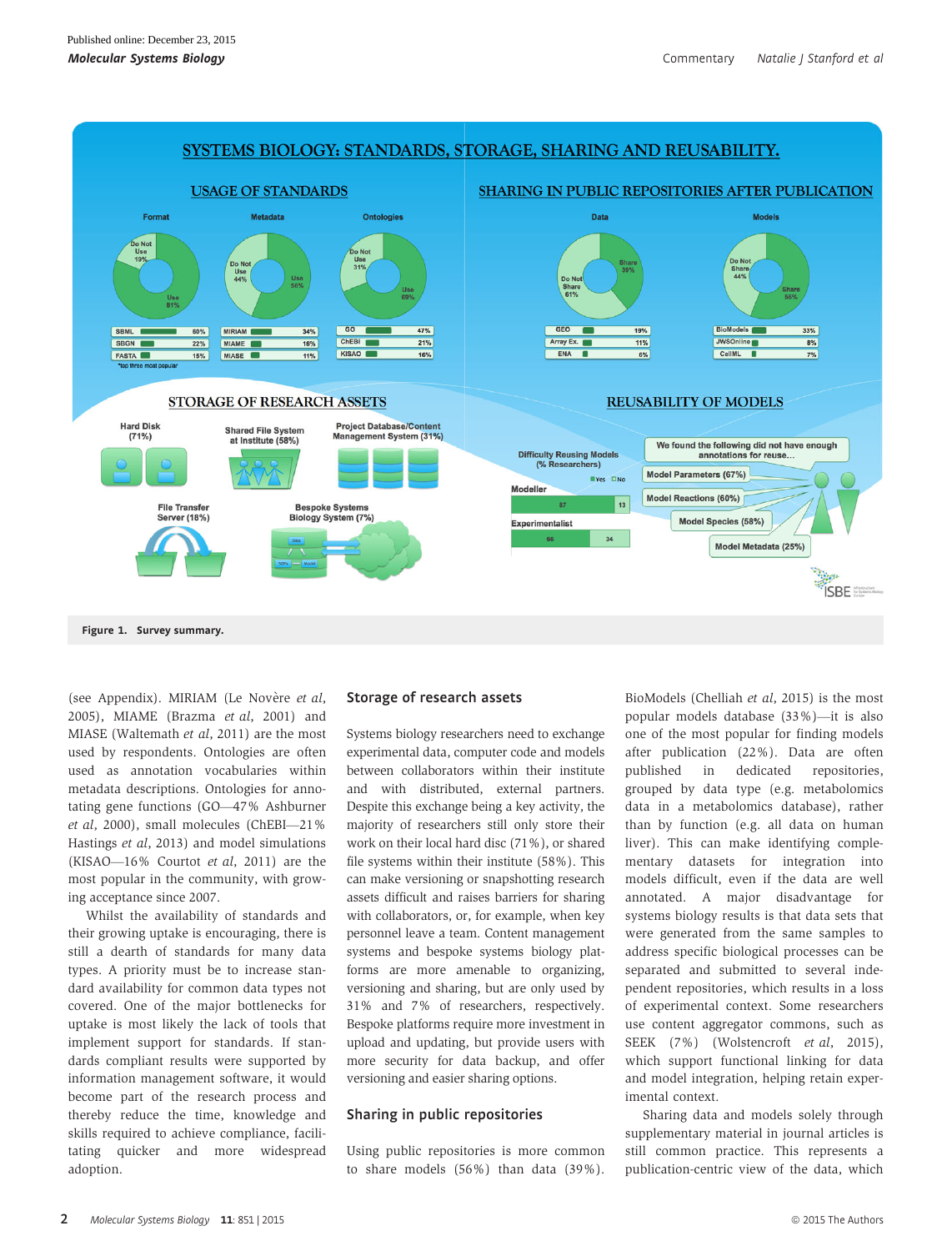means finding related data might be more difficult than it would be when data are submitted to public repositories.

# Reusability of models

Being able to reuse data and models in different studies allows a maximized return on research investments. The majority of respondents found it difficult to reuse models and associated data. Model parameters and the traceability of their origins were particularly notable as areas that needed improvement (67% finding issues). These could be improved with better

#### Table 1. Glossary of acronyms.

annotation of the original data and better semantic linking of the models to the experimental data that was used to construct them.

# Conclusions and outlook

It is clear from the research that we need:

- 1 Software tools that support standards, thereby facilitating their adoption;
- 2 Shared/cloud-based platforms to disseminate assets across the community;
- 3 Annotate and curate assets to enable their meaningful integration;

| Acronym          | <b>Description</b>                                                                                                   | Link                                           |
|------------------|----------------------------------------------------------------------------------------------------------------------|------------------------------------------------|
| Array Ex.        | Array Express-archive of functional genomics<br>data                                                                 | https://www.ebi.ac.uk/arrayexpress/            |
| <b>BioModels</b> | Database for storing curated and non-curated<br>systems biology computational models                                 | https://www.ebi.ac.uk/biomodels/               |
| CellML           | Standard for formatting models, as well as a<br>model repository                                                     | https://www.cellml.org/                        |
| ChEBI            | Chemical Entities of Biological Interest-a<br>dictionary of molecular entities                                       | https://www.ebi.ac.uk/chebi/init.do            |
| <b>COMBINE</b>   | Computational Modelling in Biology Network                                                                           | http://co.mbine.org                            |
| <b>ENA</b>       | European Nucleotide Archive-a<br>comprehensive record of nucleotide sequences                                        | http://www.ebi.ac.uk/ena                       |
| <b>FAIRDOM</b>   | Findable Accessible Interoperable Reusable<br>Data standard Operating Procedures and<br>Models                       | http://fair-dom.org                            |
| <b>FASTA</b>     | Text-based format for representing nucleotide<br>sequences                                                           | https://en.wikipedia.org/wiki/<br>FASTA_format |
| <b>GEO</b>       | Gene Expression Omnibus-repository for<br>functional genomics data                                                   | http://www.ncbi.nlm.nih.gov/geo/               |
| GO               | Gene Ontology-a controlled vocabulary of<br>gene and gene product attributes                                         | http://geneontology.org/                       |
| <b>ISBE</b>      | Infrastructure for Systems Biology Europe                                                                            | http://project.isbe.eu                         |
| <b>ISO</b>       | International Standards Organization                                                                                 | http://www.iso.org                             |
| JWS Online       | Tool for online simulation of systems biology<br>models                                                              | http://jjj.mib.ac.uk/                          |
| <b>KISAO</b>     | Kinetic Simulation Algorithm Ontology, for<br>identifying algorithms and associated set-up<br>of simulations         | http://co.mbine.org/standards/kisao            |
| <b>MIAME</b>     | Minimum Information about a Microarray<br>Experiment                                                                 | http://fged.org/projects/miame/                |
| <b>MIASE</b>     | Minimum Information about a Simulation<br>Experiment                                                                 | http://co.mbine.org/standards/miase            |
| <b>MIRIAM</b>    | Minimum Information Required in the<br>Annotation of Models                                                          | http://co.mbine.org/standards/miriam           |
| SBGN             | Systems Biology Graphical Notation                                                                                   | http://www.sbgn.org/                           |
| SBML             | Systems Biology Mark-up Language                                                                                     | http://sbml.org/                               |
| <b>SEEK</b>      | Bespoke systems biology data management<br>platform, which works as an aggregated<br>content commons, and a database | http://fair-dom.org/SEEK                       |

4 Intimately and persistently, link structured and annotated data and models.

To address the issues above, we suggest that centralized coordinated infrastructures like ISBE, in collaboration with standardization initiatives such as COMBINE, take lead in improving availability, adoption and longterm sustainability of standards. This can be achieved through the training of researchers as well as tool development to support their work flows. The community should also look towards encouraging data and model sharing through incentives such as credit mechanisms and appropriate mandates on practices from journals.

Expanded View for this article is available [online.](https://dx.doi.org/10.15252/msb.20156053)

### Acknowledgements

The paper was supported primarily by the European Union under the Preparatory Phase Projects in the framework of FP7 (project reference 312455). NJS is additionally grateful for funding under grant code BB/M013189/1 (DMMCore), and BBSRC BB/I004637/1 (SysMODB2). MG, RK and WM received additional funding from the German Federal Ministry of Education and Research (BMBF) via grants 031A540A (de.NBI) and FKZ 0315749 (VirtualLiver Network) and the Klaus Tschira Foundation. MG also received funding from the German Federal Ministry for Economic Affairs and Energy (BMWi) via the NormSys project (grant FKZ 01FS14019). JS received funding from NRF-SARCHI-82813. NLN also receives strategic funding from the BBSRC (BBS/E/B/000C0419).

### References

- Ashburner M, Ball CA, Blake JA, Botstein D, Butler H, Cherry JM, Davis AP, Dolinski K, Dwight SS, Eppig JT, Harris MA, Hill DP, Issel-Tarver L, Kasarskis A, Lewis S, Matese JC, Richardson JE, Ringwald M, Rubin GM, Sherlock G (2000) Gene ontology: tool for the unification of biology. The Gene Ontology Consortium. Nat Genet 25:  $25 - 29$
- Brazma A, Hingamp P, Quackenbush J, Sherlock G, Spellman P, Stoeckert C, Aach J, Ansorge W, Ball CA, Causton HC, Gaasterland T, Glenisson P, Holstege FC, Kim IF, Markowitz V, Matese JC, Parkinson H, Robinson A, Sarkans U, Schulze-Kremer S et al (2001) Minimum information about a microarray experiment (MIAME) toward standards for microarray data. Nat Genet 29: 365 – 371
- Chelliah V, Juty N, Ajmera I, Raza A, Dumousseau M, Glont M, Hucka M, Jalowicki G, Keating S, Knight-Schrijver V, Lloret-Villas A, Natarajan K,